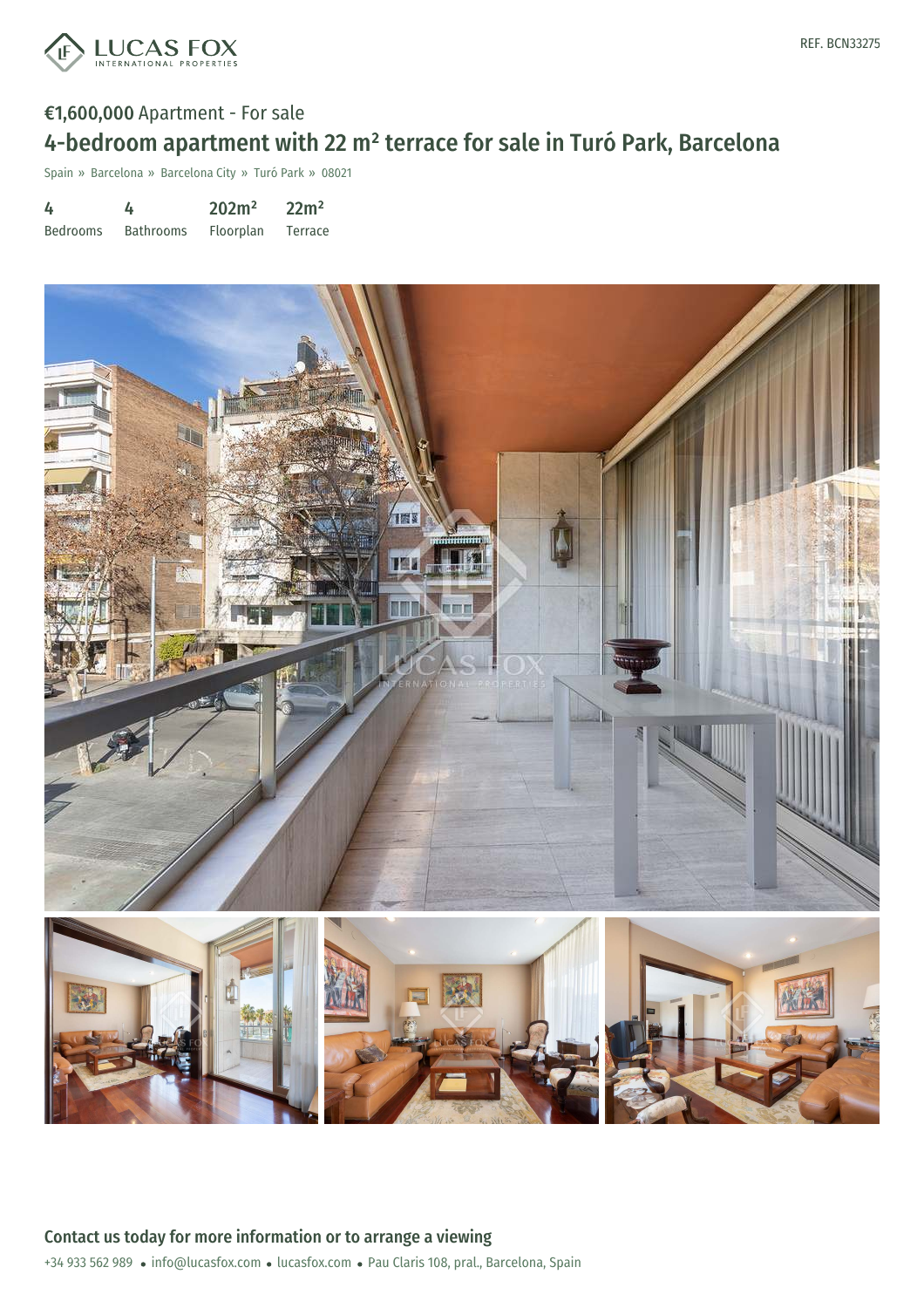

# €1,600,000 Apartment - For sale 4-bedroom apartment with 22 m² terrace for sale in Turó Park, Barcelona

Spain » Barcelona » Barcelona City » Turó Park » 08021

| 4               | 4                | 202m <sup>2</sup> | 22m <sup>2</sup> |
|-----------------|------------------|-------------------|------------------|
| <b>Bedrooms</b> | <b>Bathrooms</b> | Floorplan         | <b>Terrace</b>   |

#### **OVERVIEW**

### Spectacular 202 m² apartment with a terrace and unobstructed views for sale in Turó Park.

In one of the best corners of the Zona Alta area of Barcelona we find this spectacular and wonderful 202 m² apartment.

The apartment has two entrances: the service entrance and the main entrance. As we cross the main entrance, we have a large hall that separates the day and night areas.

The day area offers a large living-dining room made up of a dining room and a living room that connects with the kitchen. All this part has access to the large terrace, which brings light to the apartment and offers unobstructed views. The kitchen, fully equipped with quality finishes and appliances, has a small gallery and a service area with a bedroom, bathroom and laundry.

A corridor leads us to the night area, which is made up of three bedrooms: a bedroom with a private complete bathroom, two double bedrooms and a complete bathroom right at the entrance to the night area. All rooms are exterior, bright and offer views of Plaça de Sant Gregori Taumaturg.

This home, located in the best area of the Zona Alta, bright and perfectly distributed, also has a storage room and a parking space with capacity for three cars.



[lucasfox.com/go/bcn33275](https://www.lucasfox.com/go/bcn33275)

Lift, Natural light, Wooden flooring, Parking, Air conditioning, Equipped Kitchen, Exterior, Heating, Near international schools, Renovated, Storage room, Views